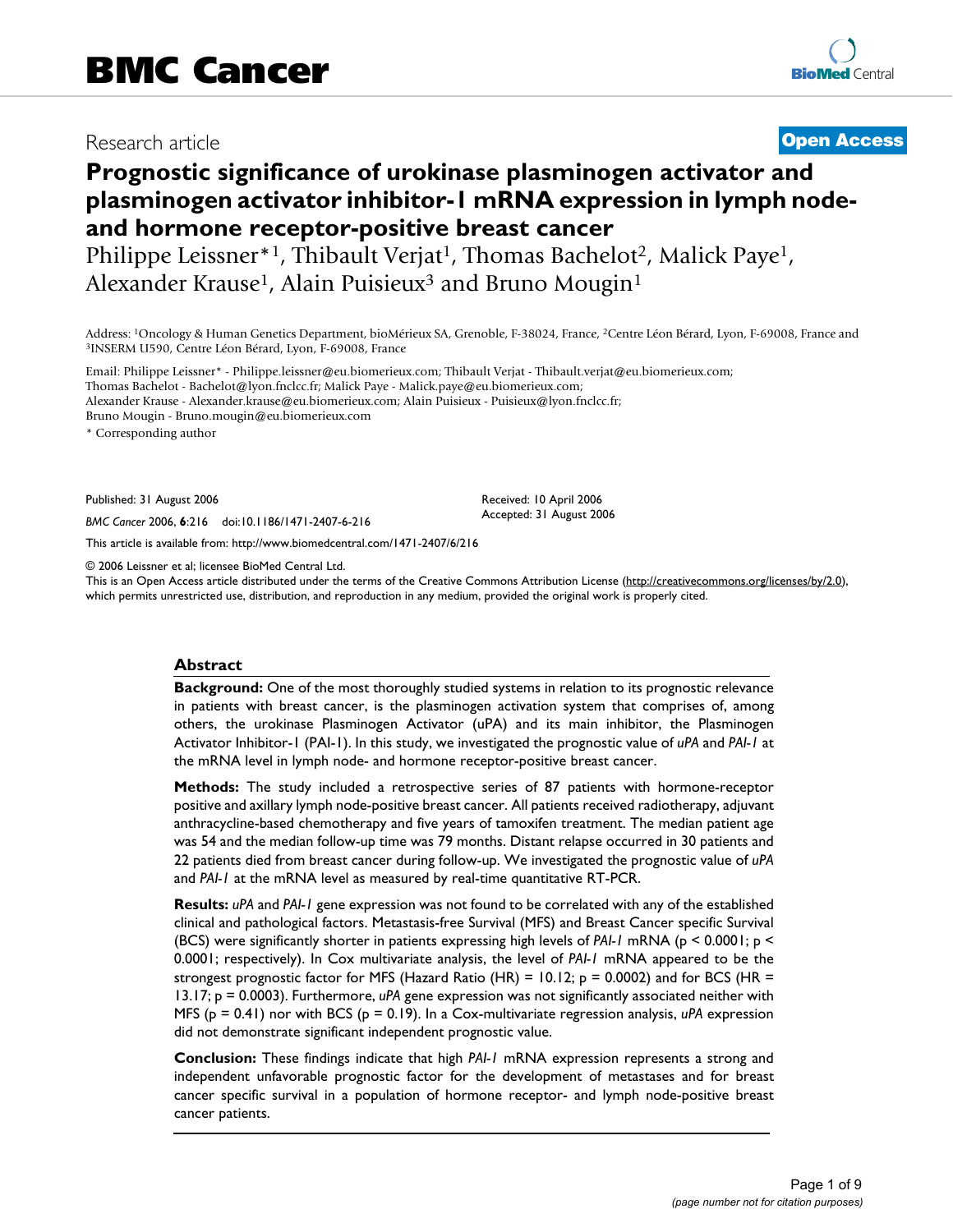# **Background**

The serine protease urokinase-type Plasminogen Activator (uPA) and its inhibitor, the Plasminogen Activator Inhibitor type 1 (PAI-1), are key players in the proteolytic cascade involved in physiological and pathophysiological degradation and remodeling of the extracellular matrix. In the past two decades, study of the uPA and PAI-1 system in human breast cancer has yielded valuable insights. Several international research groups have demonstrated that the protein content of uPA and PAI-1 in the tumor correlates with disease aggressiveness and has a strong prognostic impact on disease-free survival and overall survival in patients with primary breast cancer [1-6]. A pooled analysis of 8,377 breast cancer patients from 18 different data sets further confirmed the strong and independent prognostic value of uPA/PAI-1 [7]. The observation that the prognostic strength of uPA and PAI-1 was substantially influenced by the administration of adjuvant chemotherapy has led the German investigators to hypothesize that these markers might also have important predictive value [8,9]. Several recent analyses indicated that breast cancer patients with high uPA/PAI-1 protein levels derived a significantly greater benefit from adjuvant chemotherapy than patients with low uPA/PAI-1 contents [10,11]. In the multi-center prospective Chemo N0 trial, administration of cyclophosphamide/methotrexate/5-fluorouracilbased chemotherapy led to a substantial reduction in the risk of disease recurrence in patients with high uPA/PAI-1 [8]. In contrast, the correlation between uPA/PAI-1 status and the benefits from adjuvant endocrine therapy appears to be more contradictory [10-13]. Nevertheless, in metastatic breast cancer, retrospective studies showed that elevated uPA or PAI-1 present in the primary tumor are associated with a poor response to later palliative endocrine therapy [14] suggesting that high levels of uPA and/ or PAI-1 do reflect an aggressive phenotype that may be overcome by early systemic therapy in the adjuvant setting but not by palliative therapy at a later stage of the disease.

All these studies referred to gene expression at the protein level, as measured by quantitative enzyme immunoassays in cytosols prepared for hormone receptor assays with quality control programs developed by the EORTC Receptor and Biomarker Study Group [15]. However, despite attaining the of highest level of evidence for clinical application, uPA and PAI-1 are not widely used in clinical practice. This is in part due to the growing abandonment of classical biochemical methods for assessing hormone receptors. In the 1990s, an increased number of pathology laboratories started to measure hormone receptors by immunohistochemistry on paraffin sections and biochemical methods were less used, mainly because they are poorly adapted to small tumors, the numbers of which are growing due to widespread breast cancer screening campaigns. The measurement of *uPA* and *PAI-1* expression at

the mRNA level by real-time quantitative Nucleic Acid Sequence-Based Amplification (NASBA) or RT-PCR, which both need very small amounts of RNA and thus allows the analysis of early-stage tumors, may constitute an alternative to the study of the parameters at the protein level.

In spite of adjuvant chemotherapy and endocrine therapy, about 20% of all lymph node-positive, hormone receptorpositive patients suffer from tumor relapse [16]. The risk of disease recurrence should ideally be identified prior to therapeutic decision making, so that the treatment options can be adapted to the patient's prognosis. Unfortunately, beyond HER2 expression, until now, no biological factor allows us to predict in which patients classical chemo and endocrine therapy will be sufficient. Thus, in order to gain insight in this domain, we selected a retrospective series of 87 lymph node-, hormone receptor-positive breast cancer patients who received chemotherapy and endocrine treatment in an adjuvant setting to investigate the prognostic significance of *uPA* and *PAI-1* mRNA expression.

# **Methods**

# *Patient characteristics*

The 87 patients included in the study were diagnosed at the Centre Léon Bérard (Lyon, France) with hormone receptor-positive, axillary lymph node-positive breast cancer between 1992 and 1999. The study was approved by the institutional review board of the hospital. Fresh frozen tissue from the tumor samples was obtained after breast surgery prior to therapy. All patients were free of metastases at the time of diagnosis. The histological subtype was defined according to WHO standards and the histological grade was assessed according to the score of Scarf, Bloom and Richardson (SBR). Steroid receptor status was determined by immunohistochemistry, and tumors were judged to be receptor-positive when >10% of the cells were stained. The median patient age was 54 (ranging from 29–74) and the median follow-up time was 79 months (ranging from 1–153 months). All patients received radiotherapy, adjuvant polychemotherapy and five years of Tamoxifen treatment. The standard chemotherapy regimen consisted of either four cycles of doxorubicin or epirubicin given in combination with cyclophosphamide [4× AC/EC], or six cycles of 5-flourouracil, doxorubicin/epirubicin and cyclophosphamide [6× FAC/FEC]. Distant relapse occurred in 30 patients, and 22 patients died from breast cancer during follow-up. The main patient's characteristics are summarized in Table 1.

# *Real-time quantitative RT-PCR analysis*

Single strand cDNA was prepared from 200 ng of total RNA using the ThermoScript™ reverse transcriptase system (Invitrogen, California, USA) at 55°C for 60 min followed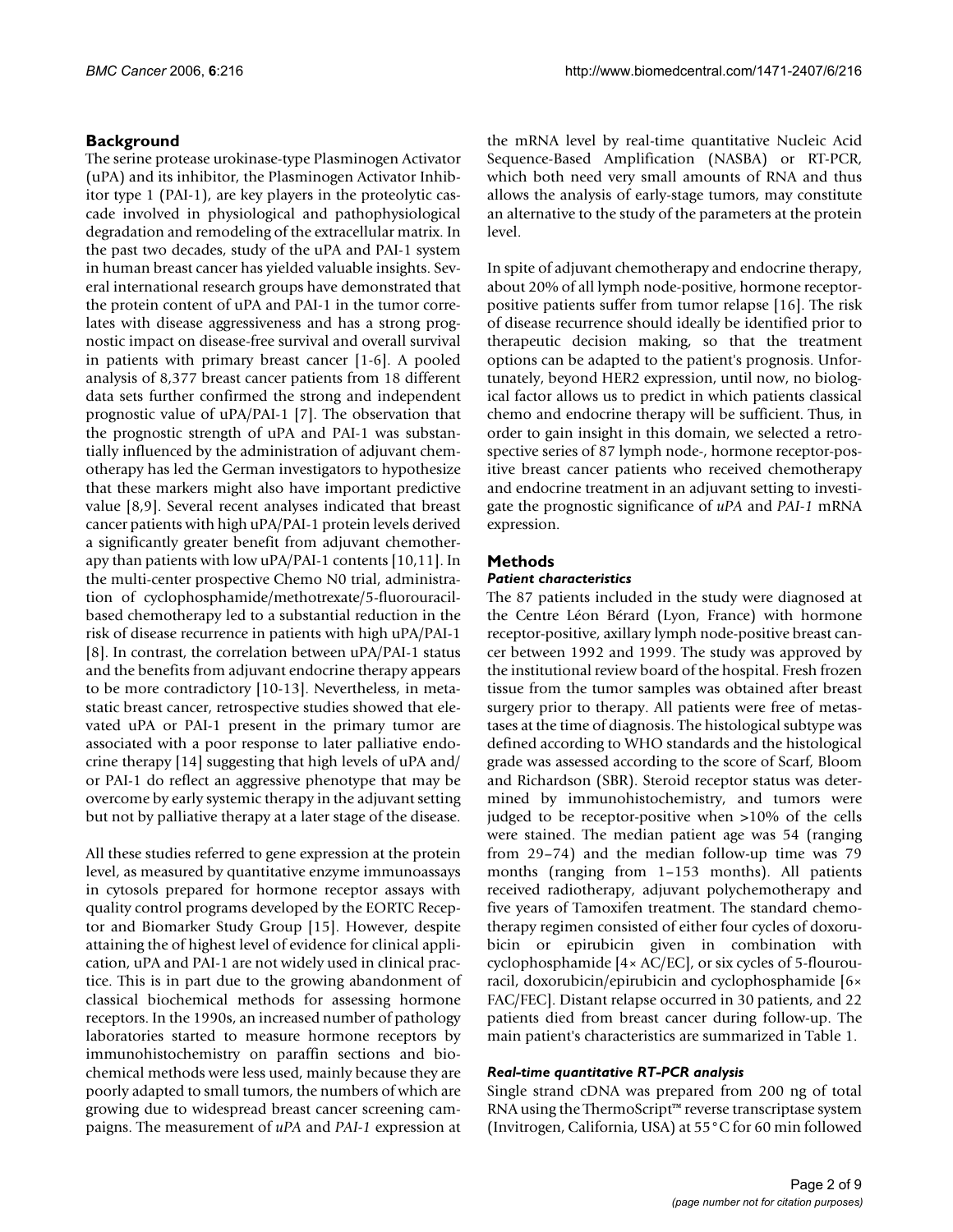#### **Table 1: Clinical characteristics of the patients**

| Characteristics          | Total (n = $87$ ) |
|--------------------------|-------------------|
| Age at Diagnosis (years) |                   |
| Median (range)           | 54 (29-74)        |
| Average (SEM)            | 53 (1.0)          |
|                          |                   |
| Age categories           |                   |
| $< 50$ years             | 30 (35%)          |
| $\geq$ 50 years          | 57 (65%)          |
| Primary surgery          |                   |
| Mastectomy               | 48 (55%)          |
| Lumpectomy               | 39 (45%)          |
|                          |                   |
| Histological type        |                   |
| Ductal                   | 79 (90%)          |
| Lobular                  | 5(6%)             |
| Other                    | 3(4%)             |
|                          |                   |
| Histological grade       |                   |
| SBR I                    | 12 (14%)          |
| SBR II                   | 47 (54%)          |
| SBR III                  | 28 (32%)          |
| Tumor size               |                   |
| ΤI                       | 11(13%)           |
| T <sub>2</sub>           | 63 (72%)          |
|                          |                   |
| T3                       | 13 (15%)          |
| Nb. positive nodes       |                   |
| $I - 3$                  | 55 (63%)          |
| $\geq 4$                 | 32 (37%)          |
| ER status (IHC)          |                   |
| positive                 | 83 (96%)          |
|                          |                   |
| negative                 | 4(4%)             |
| PR status (IHC)          |                   |
| positive                 | 80 (92%)          |
| negative                 | 7 (8%)            |
|                          |                   |
| Cancer-provoked death    |                   |
| Yes                      | 22 (26%)          |
| No                       | 65 (74%)          |
| Metastasis-relapse       |                   |
| Yes                      | 30 (35%)          |
| No                       | 57 (65%)          |
|                          |                   |

Abbreviations: ER, estrogen receptor; PR, progesterone receptor; IHC, immunohistochemistry; SBR, Scarff Bloom and Richardson.

by RNAse H reaction at 37°C for 20 min in order to remove RNA template. The final RT product was diluted at 1:10 in diethyl pyrocarbonate-treated water and stored at -20°C. Real-time PCR reactions were performed using a LightCycler™ instrument and the Fast-Start™ DNA Master SYBR Green I real-time PCR kit (Roche Diagnostics, Mannheim, Germany). Thermocycling was performed according to the manufacturer's recommendations in a final

volume of 20  $\mu$ l containing 2 mM MgCl<sub>2</sub>, 0.3  $\mu$ M of each of the required primers and 10 µl of the appropriate cDNA dilution. PCR was carried out with an initial denaturation step of 10 min at 95°C, followed by 40 cycles consisting of 10s at 95°C for denaturation, 10s at 68°C (with a progressive temperature decrease of 0.5°C per cycle, from 68°C to 58°C) for step annealing and 16 s at 72°C for the final extension step. The quantification of uPA and PAI-1 mRNA levels was carried out with regard to the *cyclophilin B* (*PPIB*) housekeeping gene expression, according to the LightCycler™ Relative Quantification Software instructions (Roche Diagnostics, Mannheim, Germany). Four logarithmic dilutions of a linearized plasmid containing the target fragment were prepared in quadruplicate to generate standard curves by plotting the crossing point (Cp) versus the logarithm of the number of copies. Standard dilutions were optimized to cover the relevant concentration range of target and reference RNA in the sample. In every run, water was included as a negative control to check for cross contamination. The specific primer sequences used for real-time PCR were the following: for *uPA* [GenBank: [NM\\_002658](http://www.ncbi.nih.gov/entrez/query.fcgi?db=Nucleotide&cmd=search&term=NM_002658)]: sense, 5'-CAGGGCATCTC-CTGTGCATG-3'(position 1661–1680), antisense, 5'AGCCCTGCCCTGAAGTCGTTA-3' (position 1834– 1855); for *PAI-1* [GenBank: [NM\\_000602](http://www.ncbi.nih.gov/entrez/query.fcgi?db=Nucleotide&cmd=search&term=NM_000602)]: sense, 5'- GGGCCATGGAACAAGGATGA-3' (position 394–413), antisense, 5'-CTCCTTTCCCAAGCAAGTTG-3' (position 591–610); for *PPIB* [GenBank: [NM\\_000942](http://www.ncbi.nih.gov/entrez/query.fcgi?db=Nucleotide&cmd=search&term=NM_000942)]: sense, 5'- AGGAGAGAAAGGATTTGGCT-3' (position 231–250), antisense 5'-CAGGCTGTCTTGACTGTCGTGA-3' (position 449–470).

# *Statistical analysis*

*UPA* and *PAI-1* mRNA values were compared with clinical, histological and biological features of tumors using appropriate statistical tests. Differences were considered to be statistically significant when p was < 0.05. Metastasis-free Survival (MFS) time (defined as the time from surgery until detection of a distant metastasis) and Breast Cancer specific Survival (BCS) time (defined as the time between the date of surgery and death provoked by cancer) were used as follow-up endpoints. The "distant metastasis" definition did not take into account second cancer or loco-regional relapse and only distant metastasis was considered as an event. Furthermore, MFS does not include deaths without a prior cancer event. For the univariate and multivariate analyses, we investigated the prognostic value of *uPA* and *PAI-1* mRNA levels by using the median of expression generating "high" and "low" level groups. For each parameter, MFS and BCS were calculated according to the method of Kaplan and Meier [17] and compared using the log-rank test [18]. The results of the multivariate analysis were expressed in terms of hazard ratio derived from the estimated regression coefficients, along with their 95% confidence intervals (CI).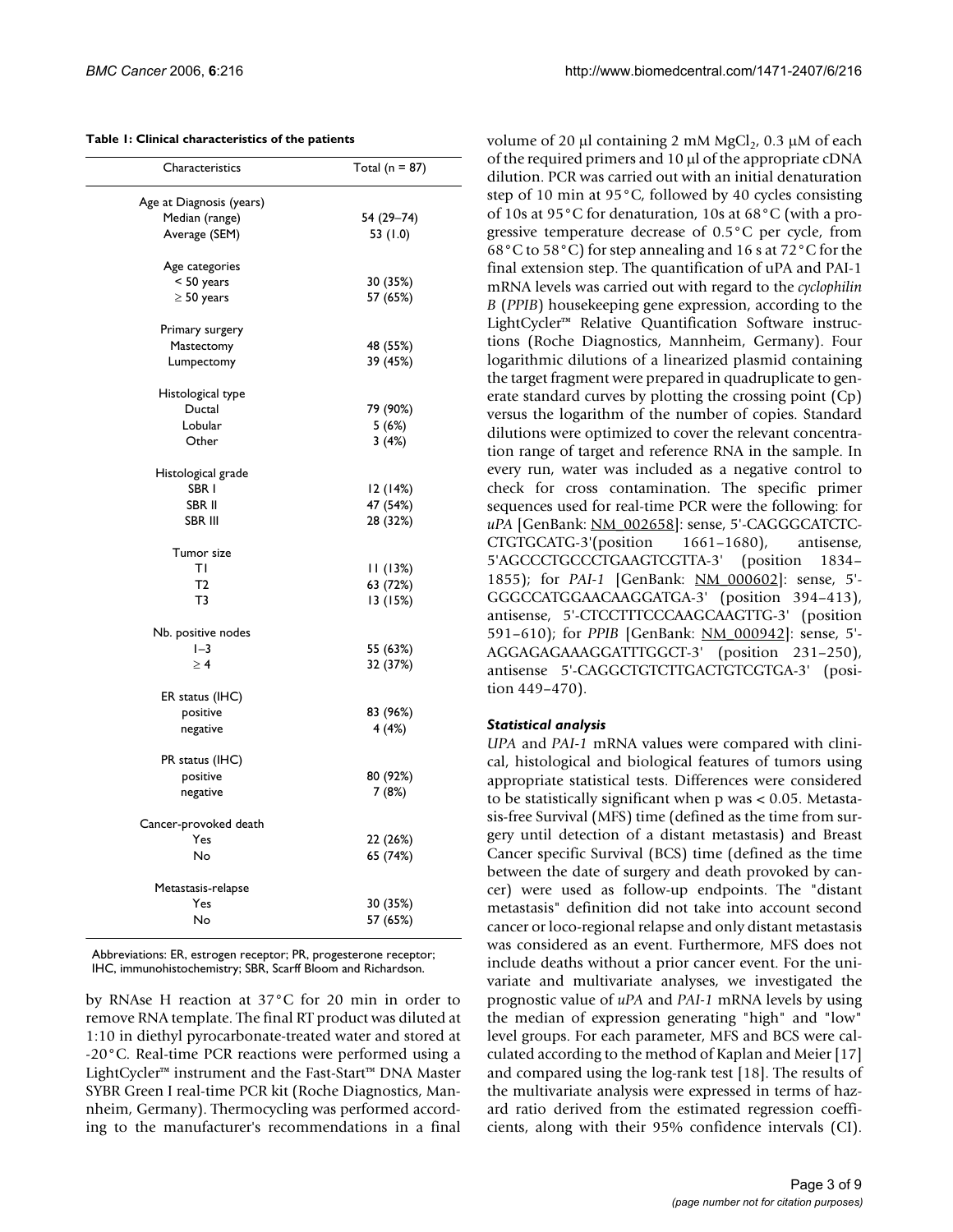

# **Figure 1**

*PAI-1* mRNA expression in relapsed and non-relapsed breast cancer patients as measured by quantitative RT-PCR. Differential *PAI-1* gene expression between relapsed (n = 30) and non-relapsed ( $n = 57$ ) patients with MFS as end-point (Mann-Whitney test;  $p < 0.0001$ ).

Multivariate analyses based on the Cox proportional hazards model [19] were used to identify the most significant factors related to MFS and BCS.



# **Figure 2**

*PAI-1* mRNA expression in relapsed and non-relapsed breast cancer patients as measured by quantitative RT-PCR. Differential *PAI-1* gene expression between survivors (n = 65) and non-survivors (n = 22) with BCS as end-point (Mann-Whitney test;  $p < 0.0001$ ).

# **Results**

# *RT-PCR analysis of* **uPA** *and* **PAI-1** *gene expression*

Real-time quantitative RT-PCR was carried out to measure *uPA* and *PAI-1* mRNA expression between relapsed and non-relapsed breast cancers on the 87 samples studied using the *cyclophilin B* (*PPIB*) gene, known to be stably expressed in breast tissues, as an internal control [20]. As shown in Figure 1, significant differential *PAI-1* gene expression was observed between relapsed and nonrelapsed breast cancers (Mann-Whitney p < 0.0001). Similarly, the difference of expression was statistically significant between survivors and patients that died of breast cancer (Figure 2; Mann-Whitney p < 0.0001). In contrast, *uPA* expression levels were not significantly different between breast cancers (data not shown; Mann-Whitney p  $= 0.09$  and  $p = 0.11$  for MFS and BCS, respectively).

# *Correlation between* **uPA** *and* **PAI-1** *mRNA values with patient characteristics*

The relationship between *uPA/PAI-1* mRNA levels and patient and tumor characteristics is shown in Table 2. There was no statistically significant correlation between *uPA* mRNA content and age, tumor size, lymph nodes status, age categories, histological types or histological grade. Similarly, the *PAI-1* expression level was not found to be correlated with any of the established clinical and pathological factors.

# *Univariate and multivariate analysis of* **uPA** *and* **PAI-1**  *mRNA values for MFS*

Univariate and multivariate analysis of metastasis-free survival was performed for all parameters. In univariate analysis, we observed that tumor size  $(p = 0.0002)$ , and the number of lymph nodes involved  $(p = 0.002)$  are of prognostic value for MFS (Table 3). Interestingly, *uPA* and *PAI-1* mRNA expression may also be considered as significant prognostic factors with strong p-values ( $p = 0.0005$ ) and p < 0.0001 respectively). Kaplan-Meier survival curves representing the probability of metastasis-free survival as a function of *PAI-1* and *uPA* status are represented in Figures 3 and 4 respectively. We investigated the prognostic value of *uPA* and *PAI-1* mRNA levels by considering the median of expression as a cut-off generating a "high" and a "low" level group. The medians used corresponded to a *PAI-1/PPIB* and a *uPA/PPIB* expression ratio of 0.25 and 2.12 respectively. As shown in Figure 3, MFS was significantly shorter in patients expressing high level of *PAI-1* mRNA (p < 0.0001). In contrast, low *uPA* mRNA expression was not significantly associated with longer metastasis-free survival ( $p = 0.41$ ) (Figure 4).

The independent relationship of uPA and PAI-1 gene expression with MFS was also studied using Cox-multivariate regression analysis. We could thereby establish whether the prognostic value of each marker as found in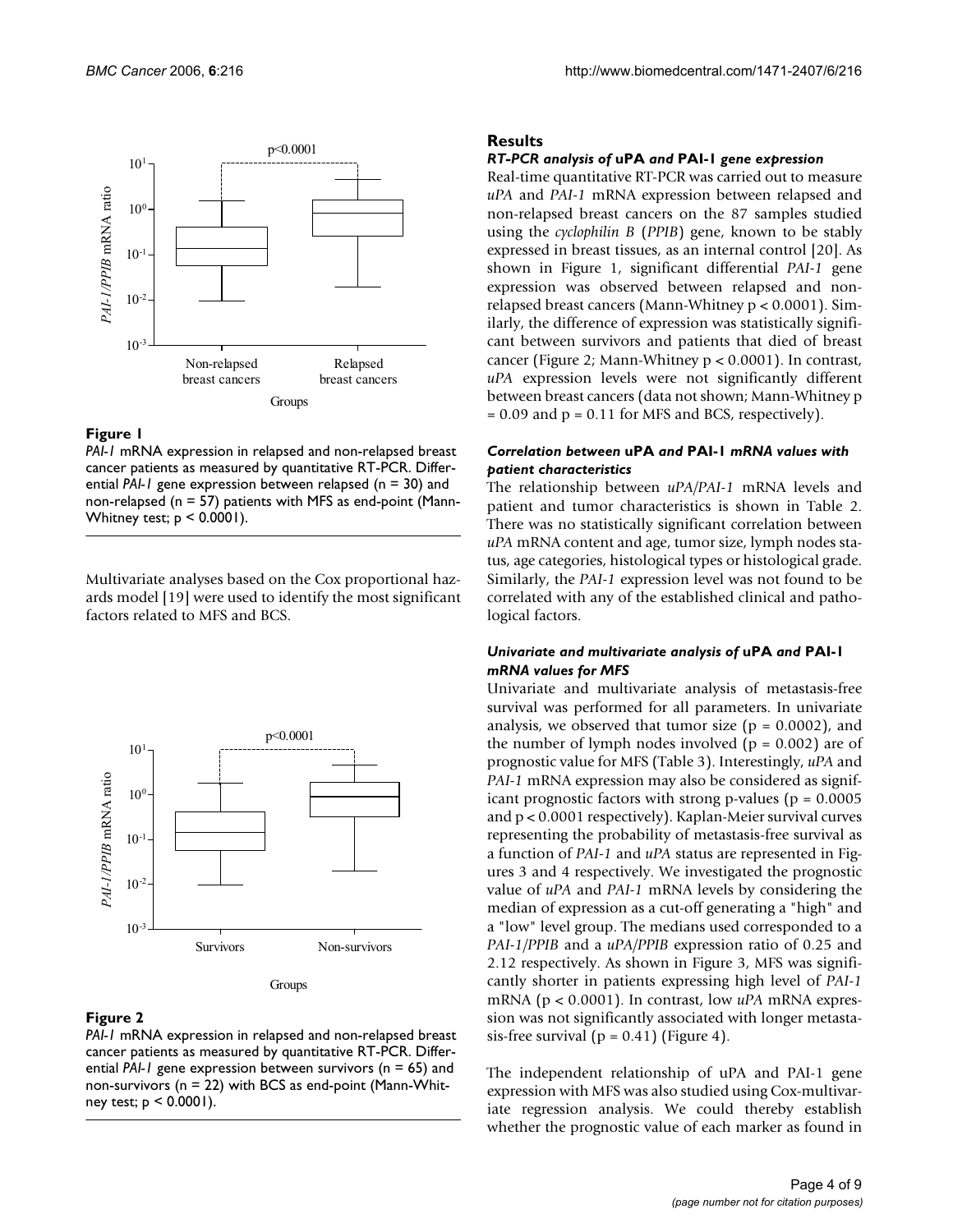**Table 2: Association of clinico-pathological factors with** *uPA* **and**  *PAI-1* **mRNA expression.**

| Variable               | uPA     | <b>PAI-I</b>     |
|------------------------|---------|------------------|
|                        | p-value | p-value          |
| Age *                  | 0.29    | 0.3              |
| Tumor size *           | 0.93    | 0.95             |
| Lymph nodes *          | 0.4     | 0.2              |
| Age categories **      | 0.2     | 0.65             |
| $< 50$ years           |         |                  |
| $\geq$ 50 years        |         |                  |
| Histological Type **   | 0.97    | $\overline{1.0}$ |
| Ductal                 |         |                  |
| Other                  |         |                  |
| Histological grade *** | 0.76    | 0.89             |
| <b>SBRI</b>            |         |                  |
| SBRII                  |         |                  |
| SBRIII                 |         |                  |
|                        |         |                  |

\* Spearman rank correlation test

\*\* Wilcoxon rank test

\*\*\* One-way ANOVA

Abbreviations: SBR, Scarff Bloom and Richardson.

the univariate analysis was attributed to its relationship with other clinicopathological factors or whether these factors themselves contribute independently to prognosis. As shown in Table 3, tumor size, age categories and PAI-1 mRNA expression are of prognostic value for MFS while lymph node status, histological type, histological grade and uPA expression did not add significant independent prognostic information. The tumor size is positively correlated to metastasis-relapse since the risk of relapse is higher for larger tumors than for smaller tumors ( $p =$ 0.01). Moreover, the risk of relapse for patients older than 50 years is 3.38 times that found in younger women ( $p =$ 

**Table 3: Univariate and multivariate analyses for Metastasis-Free Survival**

| Variable                      | <b>Univariate</b> |                       | <b>Multivariate</b> |                       |
|-------------------------------|-------------------|-----------------------|---------------------|-----------------------|
|                               | p-value           | Hazard Ratio (95% CI) | p-value             | Hazard Ratio (95% CI) |
| Tumor size                    | 0.0002            | $1.03(1.01 - 1.05)$   |                     |                       |
| T3 vs T1, T2                  |                   |                       | 0.01                | $9.3$ (1.49-58.04)    |
| Lymph nodes                   | 0.002             | $1.07(1.02 - 1.13)$   |                     |                       |
| $>$ 3 vs < 3                  |                   |                       | 0.75                | $1.19(0.39 - 3.56)$   |
| Age categories                | 0.08              | $2.08(0.89 - 4.88)$   |                     |                       |
| $\geq$ 50 years vs < 50 years |                   |                       | 0.04                | $3.38(1.05 - 10.87)$  |
| Histological Type             | 0.2               | $3.37(0.45 - 24.83)$  |                     |                       |
| Ductal vs others              |                   |                       | 0.23                | 4.08 (0.39-42.23)     |
| Histological grade            | 0.88              | $1.14(0.65 - 2.01)$   |                     |                       |
| SBRII vs I                    |                   |                       | 0.65                | $1.46(0.27 - 7.7)$    |
| SBRIII vs I                   |                   |                       | 0.6                 | $1.6(0.27-9.5)$       |
| uPA High vs Low               | 0.0005            | $1.14(1.05 - 1.24)$   | 0.62                | $1.31(0.44 - 3.93)$   |

PAI-1 High vs Low <0.0001 5.56 (2.32–13.28) 0,0002 10.12 (3.03–33.76)

Abbreviations: SBR, Scarff Bloom and Richardson.

0.04). Finally, high levels of PAI-1 mRNA appeared to be the strongest prognostic factor with a relative risk of 10.12  $(p = 0.0002)$ .

#### *Univariate and multivariate analysis of* **uPA** *and* **PAI-1**  *mRNA values for BCS*

Univariate and multivariate analysis were performed using all of the prognostic factors with breast cancer specific survival as the follow-up end point. In univariate analysis, tumor size ( $p = 0.01$ ), number of lymph nodes involved ( $p = 0.004$ ), high  $uPA$  levels ( $p = 0.02$ ) and high *PAI-1* levels (p < 0.0001) are of prognostic value for BCS (Table 4). As for *PAI-1*, Kaplan-Meier survival curves representing probability of breast cancer survival as a function of *PAI-1* and *uPA* status are represented in Figures 5 and 6 respectively. We observed that the probability of BCS was significantly lower in patients expressing a high level of *PAI-1* mRNA (p < 0.0001; Figure 5) while no significant difference in BCS was observed between patients expressing low and high *uPA* levels (p = 0.19; Figure 6).

In a Cox-multivariate regression analysis, only tumor size  $(p = 0.05)$ , age categories  $(p = 0.04)$ , and PAI-1 mRNA expression ( $p = 0.0003$ ) are of prognostic value for BCS while number of lymph nodes, histological type, histological grade and uPA expression did not add any significant independent prognostic value (Table 4).

#### **Discussion**

The plasminogen activation system plays a role in cancer progression via extracellular matrix degradation and tumor cell migration [21]. Numerous research groups have demonstrated that the antigen content of uPA and PAI-1 in primary breast cancer tissue correlates with disease aggressiveness and has a strong prognostic impact on primary breast cancer [1-6,21,22]. All these data have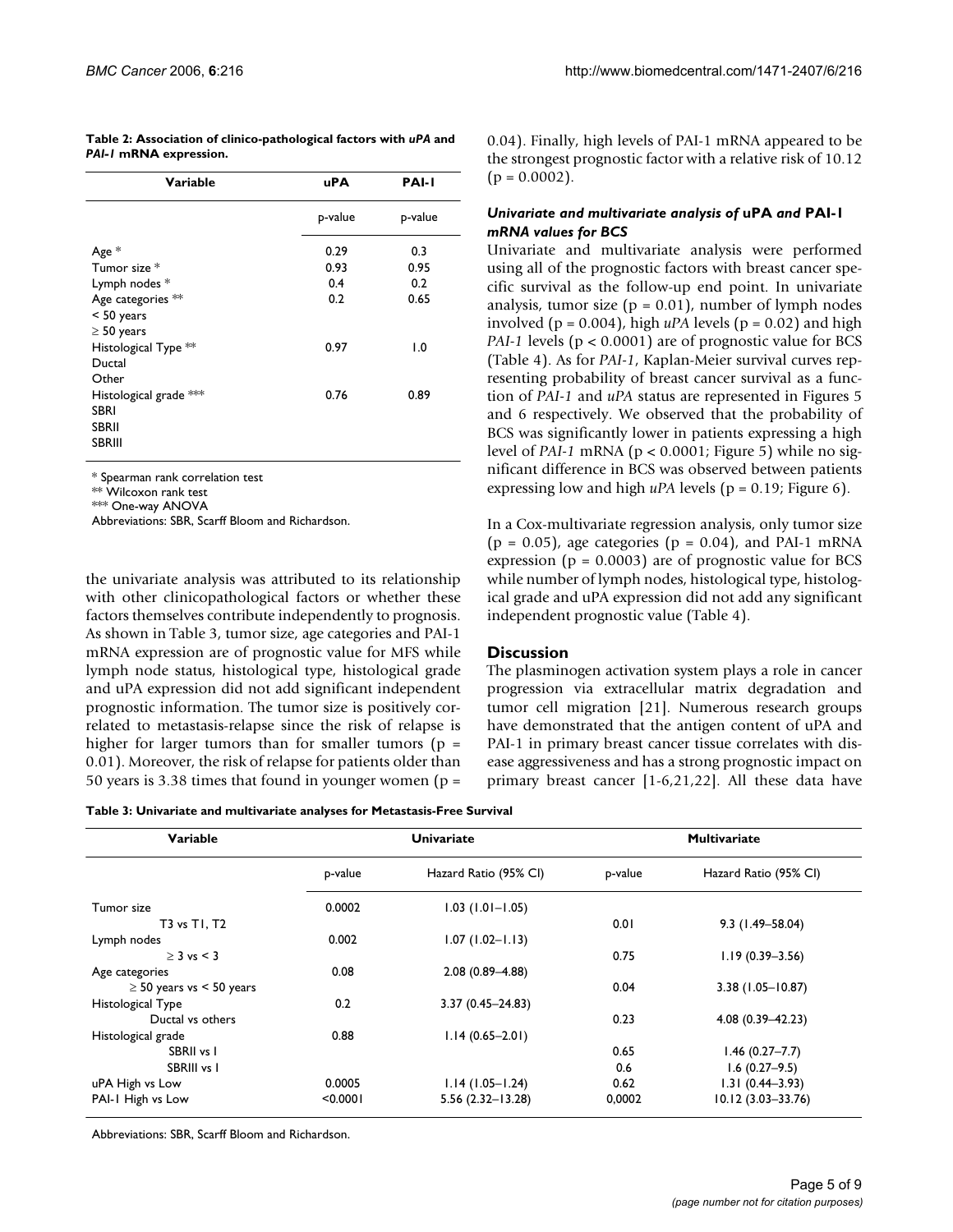

#### **Figure 3**

Metastasis-free Survival of patients according to *PAI-1* gene expression. The high *PAI-1* expression group (n = 43; 23 events) showed significantly poorer MFS rates than the low *PAI-1* expression group (n = 44; 7 events; p < 0.0001, logrank test).

been obtained at the protein level using quantitative enzyme-linked immunosorbent assay (ELISA)-based methods applied to cytosol. The EORTC Receptor and Biomarker Study Group initiated quality control programs for this type of assay [23]. However, the use of this method encounters major limitations in routine clinical practice. Although being robust, reproducible and quality-assured, the ELISA requires a substantial amount of frozen tissue, which compromises its use in small tumors (< 1 cm) and requires adequate logistics for the storage of frozen tumor samples. Furthermore, the biochemical methods have been abandoned to the detriment of immunohistochemical methods for hormone receptor assess-



#### Figure 4

Metastasis-free Survival of patients according to *uPA* gene expression. The high *uPA* expression group (n = 44; 17 events) did not show significantly poorer MFS rates than the low *uPA* expression group (n = 43; 13 events; p = 0.41, logrank test).

ment in an increasing number of pathology laboratories. Unfortunately, immunohistochemical assays of the uPA/ PAI-1 system have provided unsatisfactory results mainly due to an absence of consensus regarding uPA and PAI-1 cellular localization [24]. The measurement of *uPA*- and *PAI-1*-expression at the mRNA level using molecular biology techniques could thus constitute an alternative to the immunochemical assays currently being used. Indeed, real-time quantitative NASBA or RT-PCR needs very low quantities of material (< 100 ng of total RNA) and thus allows for the analysis of smaller tumors. Moreover, the availability of aqueous tissue storage reagents that rapidly permeate tissue to stabilize and protect cellular RNA in unfrozen specimens will facilitate routine laboratory use of those techniques.

Previous studies focused on messengers of the components of the plasminogen activation system in human breast cancer by mainly comparing normal, benign and malignant breast tissues or by examining the cellular localization of *uPA* and *PAI-1* [25-30]. More recently, Castello *et al*. [31] developed a quantitative real-time RT-PCR assay and showed that *uPA* and *PAI-1* mRNA expression increased with tumor severity in breast cancer, thereby confirming previous results obtained by Northern blotting [32]. Moreover, it has been demonstrated that high *uPA* and *PAI-1* mRNA expression was significantly associated with shorter disease-free survival in a population of 130 primary breast cancers independent of the hormone receptor and the lymph node status [33].

To our knowledge, we are the first to evaluate the prognostic impact of *uPA* and *PAI-1* at the mRNA level in a specific group of lymph node positive- and hormone receptorpositive breast cancers. In the present study, we show that *PAI-1* mRNA, as measured by quantitative RT-PCR in the primary tumors, has the strongest prognostic value for MFS and BCS. We also observed that the prognostic value of *PAI-1* is stronger that of *uPA*. Increased *uPA* messenger level was also associated with metastasis-free survival and breast cancer specific survival in univariate analysis, but did not represent a statistically significant independent prognostic factor. The fact that histological grade, one of the most important prognostic factors in hormone receptor-positive breast cancer did not emerge as an independent factor in our analysis was not expected. A major reason might be that we selected a specific population of hormone receptor- and node-positive breast cancer with mainly large tumors. This selection bias might, besides the quite small number of patients, explain these results.

Our results are in accordance with previous studies showing that PAI-1 protein displayed stronger prognostic impact than uPA in lymph node-positive patients and that this marker remained a strong prognostic factor after long-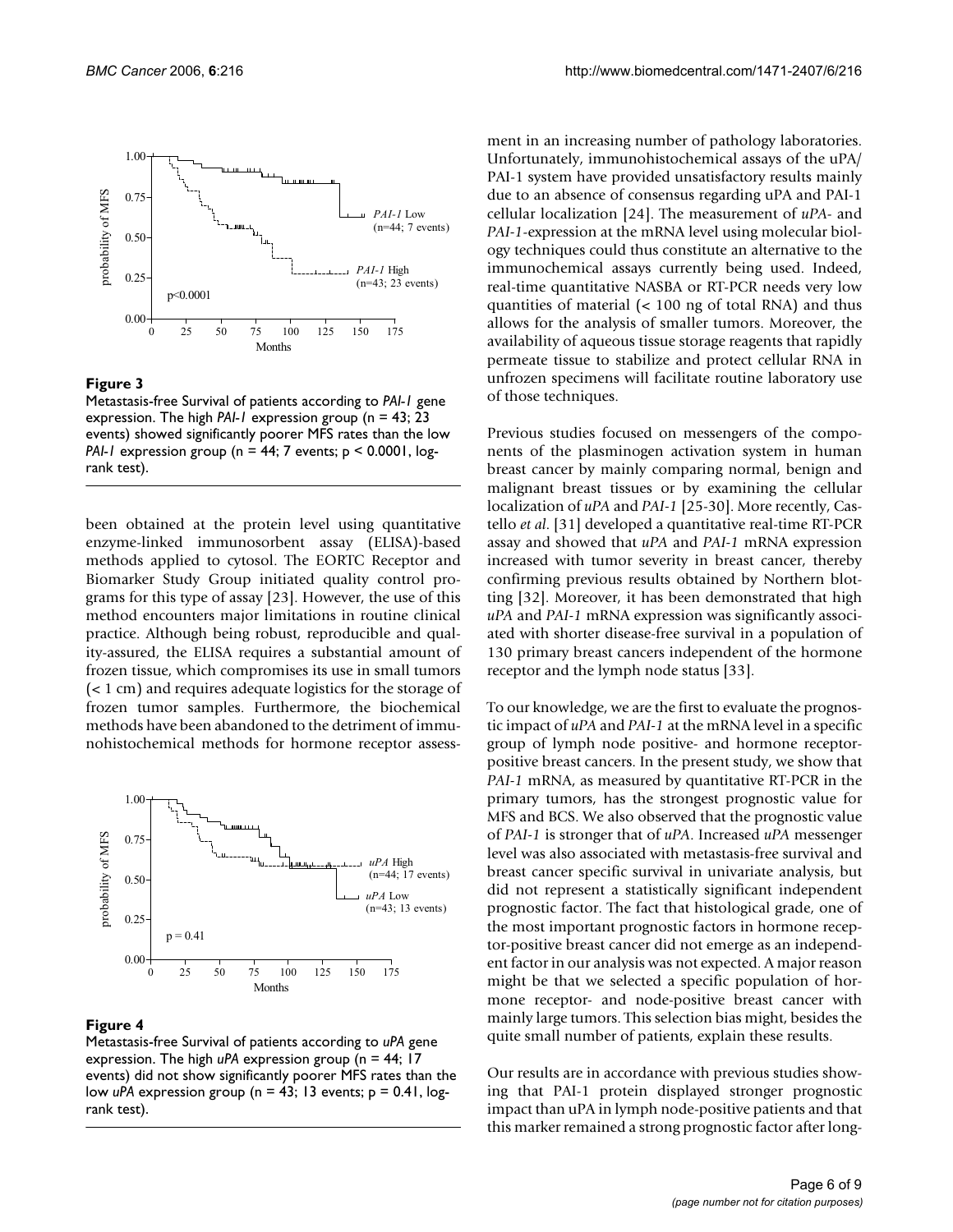| Variable                      | <b>Univariate</b> |                       | <b>Multivariate</b> |                       |
|-------------------------------|-------------------|-----------------------|---------------------|-----------------------|
|                               | p-value           | Hazard Ratio (95% CI) | p-value             | Hazard Ratio (95% CI) |
| Tumor size                    | 0.01              | $1.02$ ( $1 - 1.05$ ) |                     |                       |
| T3 vs T1, T2                  |                   |                       | 0.05                | $6.5(0.99 - 42.58)$   |
| Lymph nodes                   | 0.004             | $1.08(1.02 - 1.15)$   |                     |                       |
| $\geq$ 3 vs < 3               |                   |                       | 0.77                | $1.19(0.35 - 4.02)$   |
| Age categories                | 0.29              | $1.64(0.64 - 4.18)$   |                     |                       |
| $\geq$ 50 years vs < 50 years |                   |                       | 0.04                | $3.63$ (1.04–12.6)    |
| Histological Type             | 0.14              | $1.05(0.72 - 1.25)$   |                     |                       |
| Ductal vs others              |                   |                       | 0.96                | $1.65(0.3-4.56)$      |
| Histological grade            | 0.85              | $1.04(0.53 - 2.03)$   |                     |                       |
| SBRII vs I                    |                   |                       | 0.68                | $0.69(0.12 - 3.97)$   |
| SBRIII vs I                   |                   |                       | 0.57                | $0.57(0.08 - 3.83)$   |
| uPA High vs Low               | 0.02              | $1.11(1.01 - 1.23)$   | 0.13                | $2.57(0.74 - 8.9)$    |
| PAI-1 High vs Low             | < 0.0001          | $7.61(2.55 - 22.71)$  | 0.0003              | $13.17(3.26 - 53.17)$ |

**Table 4: Univariate and multivariate analyses for Breast Cancer specific Survival**

Abbreviations: SBR, Scarff Bloom and Richardson.

term follow-up both for primary breast cancer and after the first relapse [4,34]. Moreover, it has recently been shown that *PAI-1* mRNA expression increased with colorectal cancer and the oesophageal squamous carcinoma stage and was associated with poor prognosis suggesting that the gene expression of this marker may serve as a new prognostic factor in these two types of cancer [35,36].

#### **Conclusion**

Taken together, these results demonstrate that a high *PAI-1* gene expression level represents a strong and independent unfavorable prognostic factor for the development of metastases and for overall survival in a population of lymph node- and receptor-positive breast cancer. In this specific group of patients, the measurement of the *PAI-1* mRNA level, in addition to the clinicopathological parameters usually considered, may help clinicians to propose a more aggressive chemotherapy (e.g. taxanes instead of anthracyclines) in addition to the endocrine therapy in bad prognosis patients. Moreover, assessing the *PAI-1* mRNA level may also be useful to stratify candidates for the anti-PAI-1 targeted therapies currently being evaluated [37]. These findings also suggest that for this marker, molecular biology-based techniques such as realtime quantitative NASBA or RT-PCR may be envisaged in the future as an alternative to the ELISA method currently used.



#### **Figure 5**

Breast Cancer specific Survival of patients according to *PAI-1*  gene expression. The high *PAI-1* expression group (n = 43; 19 events) showed significantly poorer BCS rates than the low *PAI-1* expression group (n = 44; 4 events; p < 0.0001, logrank test).



#### Figure 6

Breast Cancer specific Survival of patients according to *uPA*  gene expression. The high *uPA* expression group (n = 44; 15 events) did not show significantly poorer BCS rates than the low *uPA* expression group (n = 43; 8 events; p = 0.19, logrank test).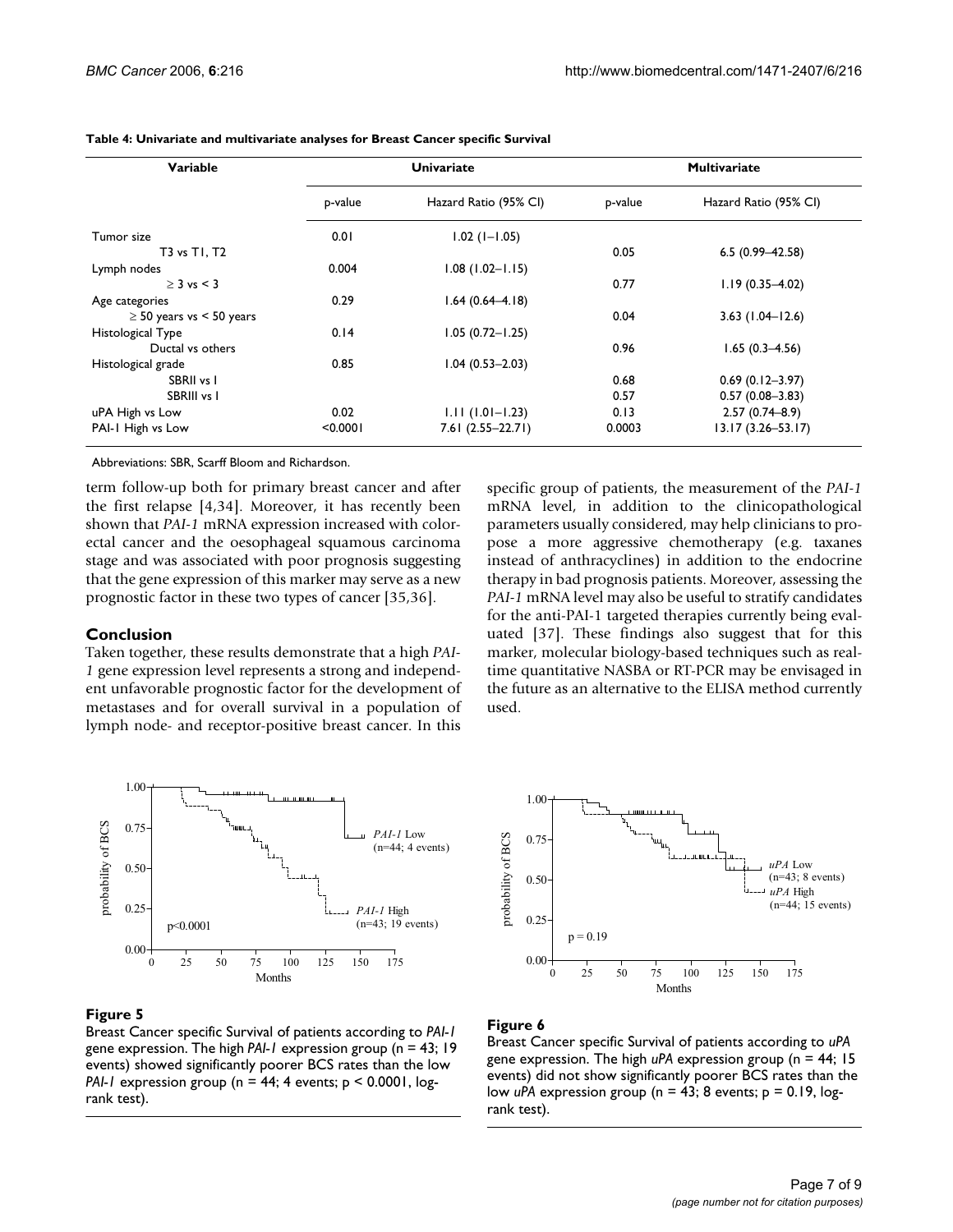#### **Competing interests**

The author(s) declare that they have no competing interests.

# **Authors' contributions**

PL conceived of the study and participated in its design and coordination, helped for the statistical analysis and wrote the manuscript. TV carried out the experiments and helped for the statistical analysis. TB conceived of the study and participated in its design and helped to draft the manuscript. MP performed the statistical analysis. AK participate in the preparation of the manuscript and to carry out the statistical analysis. AP conceived of the study and participated in its design and helped to draft the manuscript. BM conceived of the study and participated in its design and coordination and helped to draft the manuscript. All of the authors read and approved the final manuscript.

#### **References**

- Duffy MJ, O'Grady P, Devaney D, O'Siorain L, Fennelly JJ, Lijnen HJ: **[Urokinase-plasminogen activator, a marker for aggressive](http://www.ncbi.nlm.nih.gov/entrez/query.fcgi?cmd=Retrieve&db=PubMed&dopt=Abstract&list_uids=3134120) [breast carcinomas. Preliminary report.](http://www.ncbi.nlm.nih.gov/entrez/query.fcgi?cmd=Retrieve&db=PubMed&dopt=Abstract&list_uids=3134120)** *Cancer* 1988, **62:**531-533.
- 2. Janicke F, Schmitt M, Graeff H: **[Clinical relevance of the uroki](http://www.ncbi.nlm.nih.gov/entrez/query.fcgi?cmd=Retrieve&db=PubMed&dopt=Abstract&list_uids=1796300)[nase-type and tissue-type plasminogen activators and of](http://www.ncbi.nlm.nih.gov/entrez/query.fcgi?cmd=Retrieve&db=PubMed&dopt=Abstract&list_uids=1796300) [their type 1 inhibitor in breast cancer.](http://www.ncbi.nlm.nih.gov/entrez/query.fcgi?cmd=Retrieve&db=PubMed&dopt=Abstract&list_uids=1796300)** *Semin Thromb Hemost* 1991, **17:**303-312.
- 3. Janicke F, Schmitt M, Pache L, Ulm K, Harbeck N, Hofler H, Graeff H: **Urokinase (uPA) and its inhibitor PAI-1 are strong and inde[pendent prognostic factors in node-negative breast cancer.](http://www.ncbi.nlm.nih.gov/entrez/query.fcgi?cmd=Retrieve&db=PubMed&dopt=Abstract&list_uids=8435475)** *Breast Cancer Res Treat* 1993, **24:**195-208.
- Harbeck N, Thomssen C, Berger U, Ulm K, Kates RE, Hofler H, Janicke F, Graeff H, Schmitt M: **Invasion marker PAI-1 remains a strong prognostic factor after long-term follow-up both for primary breast cancer and following first relapse.** *Cancer Res Treat* 1999, **54:**147-157.
- 5. Foekens JA, Peters HA, Look MP, Portengen H, Schmitt M, Kramer MD, Brunner N, Janicke F, Meijer-van Gelder ME, Henzen-Logmans SC, *et al.*: **[The urokinase system of plasminogen activation and](http://www.ncbi.nlm.nih.gov/entrez/query.fcgi?cmd=Retrieve&db=PubMed&dopt=Abstract&list_uids=10676647) [prognosis in 2780 breast cancer patients.](http://www.ncbi.nlm.nih.gov/entrez/query.fcgi?cmd=Retrieve&db=PubMed&dopt=Abstract&list_uids=10676647)** *Cancer Res* 2000, **60:**636-643.
- 6. Hansen S, Overgaard J, Rose C, Knoop A, Laenkholm AV, Andersen J, Sorensen FB, Andreasen PA: **[Independent prognostic value of](http://www.ncbi.nlm.nih.gov/entrez/query.fcgi?cmd=Retrieve&db=PubMed&dopt=Abstract&list_uids=12556967) [angiogenesis and the level of plasminogen activator inhibitor](http://www.ncbi.nlm.nih.gov/entrez/query.fcgi?cmd=Retrieve&db=PubMed&dopt=Abstract&list_uids=12556967) [type 1 in breast cancer patients.](http://www.ncbi.nlm.nih.gov/entrez/query.fcgi?cmd=Retrieve&db=PubMed&dopt=Abstract&list_uids=12556967)** *Br J Cancer* 2003, **88:**102-108.
- 7. Look MP, van Putten WL, Duffy MJ, Harbeck N, Christensen IJ, Thomssen C, Kates R, Spyratos F, Ferno M, Eppenberger-Castori S, *et al.*: **[Pooled analysis of prognostic impact of urokinase-type](http://www.ncbi.nlm.nih.gov/entrez/query.fcgi?cmd=Retrieve&db=PubMed&dopt=Abstract&list_uids=11792750) [plasminogen activator and its inhibitor PAI-1 in 8377 breast](http://www.ncbi.nlm.nih.gov/entrez/query.fcgi?cmd=Retrieve&db=PubMed&dopt=Abstract&list_uids=11792750) [cancer patients.](http://www.ncbi.nlm.nih.gov/entrez/query.fcgi?cmd=Retrieve&db=PubMed&dopt=Abstract&list_uids=11792750)** *J Natl Cancer Inst* 2002, **94:**116-128.
- Janicke F, Prechtl A, Thomssen C, Harbeck N, Meissner C, Untch M, Sweep CG, Selbmann HK, Graeff H, Schmitt M, *et al.*: **Randomized adjuvant chemotherapy trial in high-risk, lymph node-negative breast cancer patients identified by urokinase-type plasminogen activator and plasminogen activator inhibitor type 1.** *J Natl Cancer In* 2001, **93:**913-920.
- 9. Harbeck N, Kates RE, Schmitt M: **[Clinical relevance of invasion](http://www.ncbi.nlm.nih.gov/entrez/query.fcgi?cmd=Retrieve&db=PubMed&dopt=Abstract&list_uids=11844823) factors urokinase-type plasminogen activator and plasminogen activator inhibitor type 1 for individualized therapy deci[sions in primary breast cancer is greatest when used in](http://www.ncbi.nlm.nih.gov/entrez/query.fcgi?cmd=Retrieve&db=PubMed&dopt=Abstract&list_uids=11844823) [combination.](http://www.ncbi.nlm.nih.gov/entrez/query.fcgi?cmd=Retrieve&db=PubMed&dopt=Abstract&list_uids=11844823)** *J Clin Oncol* 2002, **20:**1000-1007.
- 10. Harbeck N, Kates RE, Look MP, Meijer-van Gelder ME, Klijn JG, Kruger A, Kiechle M, Janicke F, Schmitt M, Foekens JA: **[Enhanced](http://www.ncbi.nlm.nih.gov/entrez/query.fcgi?cmd=Retrieve&db=PubMed&dopt=Abstract&list_uids=12183417) benefit from adjuvant chemotherapy in breast cancer [patients classified high-risk according to urokinase-type plas](http://www.ncbi.nlm.nih.gov/entrez/query.fcgi?cmd=Retrieve&db=PubMed&dopt=Abstract&list_uids=12183417)minogen activator (uPA) and plasminogen activator inhibi[tor type 1 \(n = 3424\).](http://www.ncbi.nlm.nih.gov/entrez/query.fcgi?cmd=Retrieve&db=PubMed&dopt=Abstract&list_uids=12183417)** *Cancer Res* 2002, **62:**4617-4622.
- 11. Manders P, Tjan-Heijnen V, Span P, Grebenchtchikov N, Foekens J, Beex L, Sweep CG: **[Predictive impact of urokinase-type plas](http://www.ncbi.nlm.nih.gov/entrez/query.fcgi?cmd=Retrieve&db=PubMed&dopt=Abstract&list_uids=14744782)minogen activator: plasminogen activator inhibitor type-1 [complex on the efficacy of adjuvant systemic therapy in pri](http://www.ncbi.nlm.nih.gov/entrez/query.fcgi?cmd=Retrieve&db=PubMed&dopt=Abstract&list_uids=14744782)[mary breast cancer.](http://www.ncbi.nlm.nih.gov/entrez/query.fcgi?cmd=Retrieve&db=PubMed&dopt=Abstract&list_uids=14744782)** *Cancer Res* 2004, **64:**659-664.
- 12. Janicke F, Thomssen C, Pache L: **Urokinase (uPA) and PAI-1 as selection criteria for adjuvant chemotherapy in axillary node-negative breast cancer patients.** In *Prospects in diagnosis and treatment of cancer* Edited by: Schmitt M, Graeff H, Janicke F. Amsterdam: Elsevier Science; 1994:207-218.
- 13. Cufer T, Borstnar S, Vrhovec I: **[Prognostic and predictive value](http://www.ncbi.nlm.nih.gov/entrez/query.fcgi?cmd=Retrieve&db=PubMed&dopt=Abstract&list_uids=12841679) [of the urokinase-type plasminogen activator \(uPA\) and its](http://www.ncbi.nlm.nih.gov/entrez/query.fcgi?cmd=Retrieve&db=PubMed&dopt=Abstract&list_uids=12841679) [inhibitors PAI-1 and PAI-2 in operable breast cancer.](http://www.ncbi.nlm.nih.gov/entrez/query.fcgi?cmd=Retrieve&db=PubMed&dopt=Abstract&list_uids=12841679)** *Int J Biol Markers* 2003, **18:**106-115.
- 14. Foekens JA, Look MP, Peters HA, van Putten WL, Portengen H, Klijn JG: **[Urokinase-type plasminogen activator and its inhibitor](http://www.ncbi.nlm.nih.gov/entrez/query.fcgi?cmd=Retrieve&db=PubMed&dopt=Abstract&list_uids=7563153) [PAI-1: predictors of poor response to tamoxifen therapy in](http://www.ncbi.nlm.nih.gov/entrez/query.fcgi?cmd=Retrieve&db=PubMed&dopt=Abstract&list_uids=7563153) [recurrent breast cancer.](http://www.ncbi.nlm.nih.gov/entrez/query.fcgi?cmd=Retrieve&db=PubMed&dopt=Abstract&list_uids=7563153)** *J Natl Cancer Inst* 1995, **87:**751-756.
- 15. Benraad TJ, Geurts-Moespot J, Grondahl-Hansen J, Schmitt M, Heuvel JJ, de Witte JH, Foekens JA, Leake RE, Brunner N, Sweep CG: **Immunoassays (ELISA) of urokinase-type plasminogen activator (uPA): report of an EORTC/BIOMED-1 workshop.** *Eur J Cancer* 1996, **32:**1371-1381.
- 16. Early Breast Cancer Trialists' Collaborative Group (EBCTCG): **Effects of chemotherapy and hormonal therapy for early [breast cancer on recurrence and 15-year survival an over](http://www.ncbi.nlm.nih.gov/entrez/query.fcgi?cmd=Retrieve&db=PubMed&dopt=Abstract&list_uids=15894097)[view of the randomised trials.](http://www.ncbi.nlm.nih.gov/entrez/query.fcgi?cmd=Retrieve&db=PubMed&dopt=Abstract&list_uids=15894097)** *Lancet* 2005, **365:**1687-1717.
- 17. Kaplan EL, Meier P: **Nonparametric estimation from incomplete observations.** *J Am Stat Assoc* 1958, **53:**457-481.
- 18. Peto R, Pike MC: **[Design and analysis of randomized clinical tri](http://www.ncbi.nlm.nih.gov/entrez/query.fcgi?cmd=Retrieve&db=PubMed&dopt=Abstract&list_uids=831755)[als requiring prolonged observation for each patient. II.](http://www.ncbi.nlm.nih.gov/entrez/query.fcgi?cmd=Retrieve&db=PubMed&dopt=Abstract&list_uids=831755) [Analysis and examples.](http://www.ncbi.nlm.nih.gov/entrez/query.fcgi?cmd=Retrieve&db=PubMed&dopt=Abstract&list_uids=831755)** *Br J Cancer* 1977, **35:**1-39.
- 19. Cox DR: **Regression models and life tables.** *J R Stat Soc* 1972, **34:**187-220.
- 20. Verjat T, Cerrato E, Jacobs M, Leissner P, Mougin B: **[Multiparamet](http://www.ncbi.nlm.nih.gov/entrez/query.fcgi?cmd=Retrieve&db=PubMed&dopt=Abstract&list_uids=15470903)[ric duplex real-time nucleic acid sequence-based amplifica](http://www.ncbi.nlm.nih.gov/entrez/query.fcgi?cmd=Retrieve&db=PubMed&dopt=Abstract&list_uids=15470903)[tion assay for mRNA profiling.](http://www.ncbi.nlm.nih.gov/entrez/query.fcgi?cmd=Retrieve&db=PubMed&dopt=Abstract&list_uids=15470903)** *Biotechniques* 2004, **37:**476-481.
- 21. Harbeck N, Kates RE, Schmitt M, Gauger K, Kiechle M, Janicke F, Thomssen C, Look MP, Foekens JA: **[Urokinase-type plasminogen](http://www.ncbi.nlm.nih.gov/entrez/query.fcgi?cmd=Retrieve&db=PubMed&dopt=Abstract&list_uids=15585071) [activator and its inhibitor type 1 predict disease outcome](http://www.ncbi.nlm.nih.gov/entrez/query.fcgi?cmd=Retrieve&db=PubMed&dopt=Abstract&list_uids=15585071) [and therapy response in primary breast cancer.](http://www.ncbi.nlm.nih.gov/entrez/query.fcgi?cmd=Retrieve&db=PubMed&dopt=Abstract&list_uids=15585071)** *Clin Breast Cancer* 2004, **5:**348-352.
- 22. Harbeck N, Kates RE, Gauger K, Willems A, Kiechle M, Magdolen V, Schmitt M: **[Urokinase-type plasminogen activator \(uPA\) and](http://www.ncbi.nlm.nih.gov/entrez/query.fcgi?cmd=Retrieve&db=PubMed&dopt=Abstract&list_uids=14983219) [its inhibitor PAI-I: novel tumor-derived factors with a high](http://www.ncbi.nlm.nih.gov/entrez/query.fcgi?cmd=Retrieve&db=PubMed&dopt=Abstract&list_uids=14983219) [prognostic and predictive impact in breast cancer.](http://www.ncbi.nlm.nih.gov/entrez/query.fcgi?cmd=Retrieve&db=PubMed&dopt=Abstract&list_uids=14983219)** *Thromb Haemost* 2004, **91:**450-456.
- 23. Sweep CG, Geurts-Moespot J, Grebenschikov N, de Witte JH, Heuvel JJ, Schmitt M, Duffy MJ, Janicke F, Kramer MD, Foekens JA, *et al.*: **External quality assessment of trans-European multicentre [antigen determinations \(enzyme-linked immunosorbent](http://www.ncbi.nlm.nih.gov/entrez/query.fcgi?cmd=Retrieve&db=PubMed&dopt=Abstract&list_uids=9836475) assay) of urokinase-type plasminogen activator (uPA) and its type 1 inhibitor (PAI-1) in human breast cancer tissue [extracts.](http://www.ncbi.nlm.nih.gov/entrez/query.fcgi?cmd=Retrieve&db=PubMed&dopt=Abstract&list_uids=9836475)** *Br J Cancer* 1998, **78:**1434-1441.
- 24. Han B, Nakamura M, Mori I, Nakamura Y, Kakudo K: **[Urokinase](http://www.ncbi.nlm.nih.gov/entrez/query.fcgi?cmd=Retrieve&db=PubMed&dopt=Abstract&list_uids=15944776)[type plasminogen activator system and breast cancer](http://www.ncbi.nlm.nih.gov/entrez/query.fcgi?cmd=Retrieve&db=PubMed&dopt=Abstract&list_uids=15944776) [\(Review\).](http://www.ncbi.nlm.nih.gov/entrez/query.fcgi?cmd=Retrieve&db=PubMed&dopt=Abstract&list_uids=15944776)** *Oncology Reports* 2005, **14:**105-112.
- 25. Escot C, Zhao Y, Puech C, Rochefort H: **[Cellular localisation by in](http://www.ncbi.nlm.nih.gov/entrez/query.fcgi?cmd=Retrieve&db=PubMed&dopt=Abstract&list_uids=8861840) [situ hybridisation of cathepsin D, stromelysin 3, and uroki](http://www.ncbi.nlm.nih.gov/entrez/query.fcgi?cmd=Retrieve&db=PubMed&dopt=Abstract&list_uids=8861840)[nase plasminogen activator RNAs in breast cancer.](http://www.ncbi.nlm.nih.gov/entrez/query.fcgi?cmd=Retrieve&db=PubMed&dopt=Abstract&list_uids=8861840)** *Breast Cancer Res Treat* 1996, **38:**217-226.
- 26. Ishikawa N, Endo Y, Sasaki T: **[Inverse correlation between](http://www.ncbi.nlm.nih.gov/entrez/query.fcgi?cmd=Retrieve&db=PubMed&dopt=Abstract&list_uids=8641985) [mRNA expression of plasminogen activator inhibitor-2 and](http://www.ncbi.nlm.nih.gov/entrez/query.fcgi?cmd=Retrieve&db=PubMed&dopt=Abstract&list_uids=8641985) [lymph node metastasis in human breast cancer.](http://www.ncbi.nlm.nih.gov/entrez/query.fcgi?cmd=Retrieve&db=PubMed&dopt=Abstract&list_uids=8641985)** *Jpn J Cancer Res* 1996, **87:**480-487.
- 27. Umeda T, Eguchi Y, Okino K, Kodama M, Hattori T: **[Cellular local](http://www.ncbi.nlm.nih.gov/entrez/query.fcgi?cmd=Retrieve&db=PubMed&dopt=Abstract&list_uids=9496254)[ization of urokinase-type plasminogen activator, its inhibi](http://www.ncbi.nlm.nih.gov/entrez/query.fcgi?cmd=Retrieve&db=PubMed&dopt=Abstract&list_uids=9496254)[tors, and their mRNAs in breast cancer tissues.](http://www.ncbi.nlm.nih.gov/entrez/query.fcgi?cmd=Retrieve&db=PubMed&dopt=Abstract&list_uids=9496254)** *J Pathol* 1997, **183:**388-397.
- 28. Tong D, Schneeberger C, Czerwenka K, Schmutzler RK, Speiser P, Kucera E, Concin N, Kubista E, Leodolter S, Zeillinger R: **[Messenger](http://www.ncbi.nlm.nih.gov/entrez/query.fcgi?cmd=Retrieve&db=PubMed&dopt=Abstract&list_uids=10389938) RNA determination of estrogen receptor, progesterone [receptor, pS2, and plasminogen activator inhibitor-1 by](http://www.ncbi.nlm.nih.gov/entrez/query.fcgi?cmd=Retrieve&db=PubMed&dopt=Abstract&list_uids=10389938) competitive reverse transcription-polymerase chain reac[tion in human breast cancer.](http://www.ncbi.nlm.nih.gov/entrez/query.fcgi?cmd=Retrieve&db=PubMed&dopt=Abstract&list_uids=10389938)** *Clin Cancer Res* 1999, **5:**1497-1502.